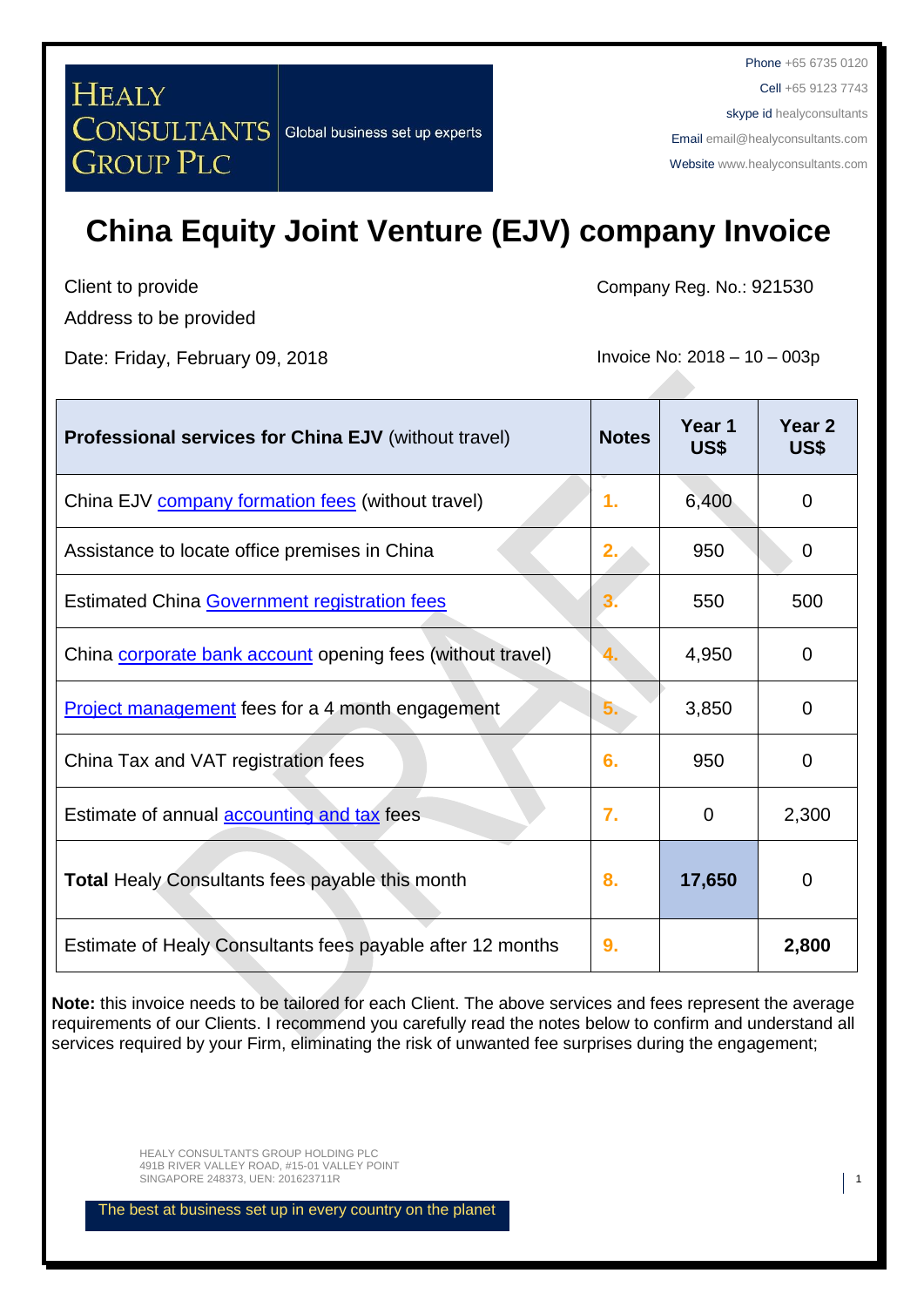Phone +65 6735 0120 Cell +65 9123 7743 skype id healyconsultants Email [email@healyconsultants.com](mailto:EMAIL@HEALYCONSULTANTS.COM) Website [www.healyconsultants.com](http://www.healyconsultants.com/)

## **China Equity Joint Venture (EJV) company Invoice**

#### *Notes to invoice above*

**1.** Healy Consultants fees to efficiently and effectively complete China EJV company registration within [4 months](http://www.healyconsultants.com/china-company-registration/fees-timelines/#timelines) by i) choosing the optimum regulatory license for our Client's business activities ii) reserving a company name with [State Administration of Industry and Commerce](http://www.saic.gov.cn/english/) iii) settling our accountant and lawyer fees and iv) preparing a high quality company incorporation application for [State Administration of Industry and Commerce;](http://www.saic.gov.cn/english/)

All [engagement fees](http://www.healyconsultants.com/company-registration-fees/) (click link) are agreed and paid up front and agree to the fees published on our country web pages. Consequently, there are no hidden fees, surprises or ambushes throughout the engagement. All engagement deadlines are agreed up front in the form of a [detailed](http://www.healyconsultants.com/index-important-links/example-project-plan/)  [project plan,](http://www.healyconsultants.com/index-important-links/example-project-plan/) mapping out [deliverables](http://www.healyconsultants.com/deliverables-to-our-clients/) by week throughout the engagement term;



Every week during the engagement, Healy Consultants will email our Client a [detailed status](http://www.healyconsultants.com/index-important-links/weekly-engagement-status-email/)  [update.](http://www.healyconsultants.com/index-important-links/weekly-engagement-status-email/) Our Client is immediately informed of engagement problems together with solutions. Your dedicated engagement manager is reachable by phone, Skype, live chat and email and will communicate in your preferred language;

- **2.** Before company incorporation is complete, the Chinese Government must review and approve a lease agreement for office premises. If your Firm requires this service from Healy Consultants, our one-time fee amounts to US\$950. The monthly rent thereafter will be paid independently and directly to the landlord by our Client;
- **3.** This fee is an estimate of Government costs payable during your Firm's engagement. All Government fee payments will be supported by original receipts and invoices. Examples of Government costs include **i)** reserving the company name with the [State Administration of](http://www.saic.gov.cn/english/)  [Industry and Commerce](http://www.saic.gov.cn/english/) (click link); ii) applying for Business Approval with the State [Administration of Industry and Commerce;](http://www.saic.gov.cn/english/) **iii)** issuance of Capital Verification Report and **iv)** registering the company with the [Ministry of Commerce and Labor Department.](http://english.mofcom.gov.cn/aarticle/policyrelease/internationalpolicy/200703/20070304475283.html) Following engagement completion, Healy Consultants will refund our Client any excess of funds received over actual Government costs paid;
- **4.** Healy Consultants will be pleased to open a China corporate bank account without our Client travel. It is a time consuming task, and Healy Consultants will shelter our Client from the associated administrative challenges. As you can appreciate, it is a difficult task to obtain bank account approval through a newly formed company when shareholders, directors and bank signatories reside overseas. Healy Consultants will prepare a business plan for the bank to optimize the probability of corporate bank account approval. Depending on our Client's

HEALY CONSULTANTS GROUP HOLDING PLC 491B RIVER VALLEY ROAD, #15-01 VALLEY POINT SINGAPORE 248373, UEN: 201623711R 2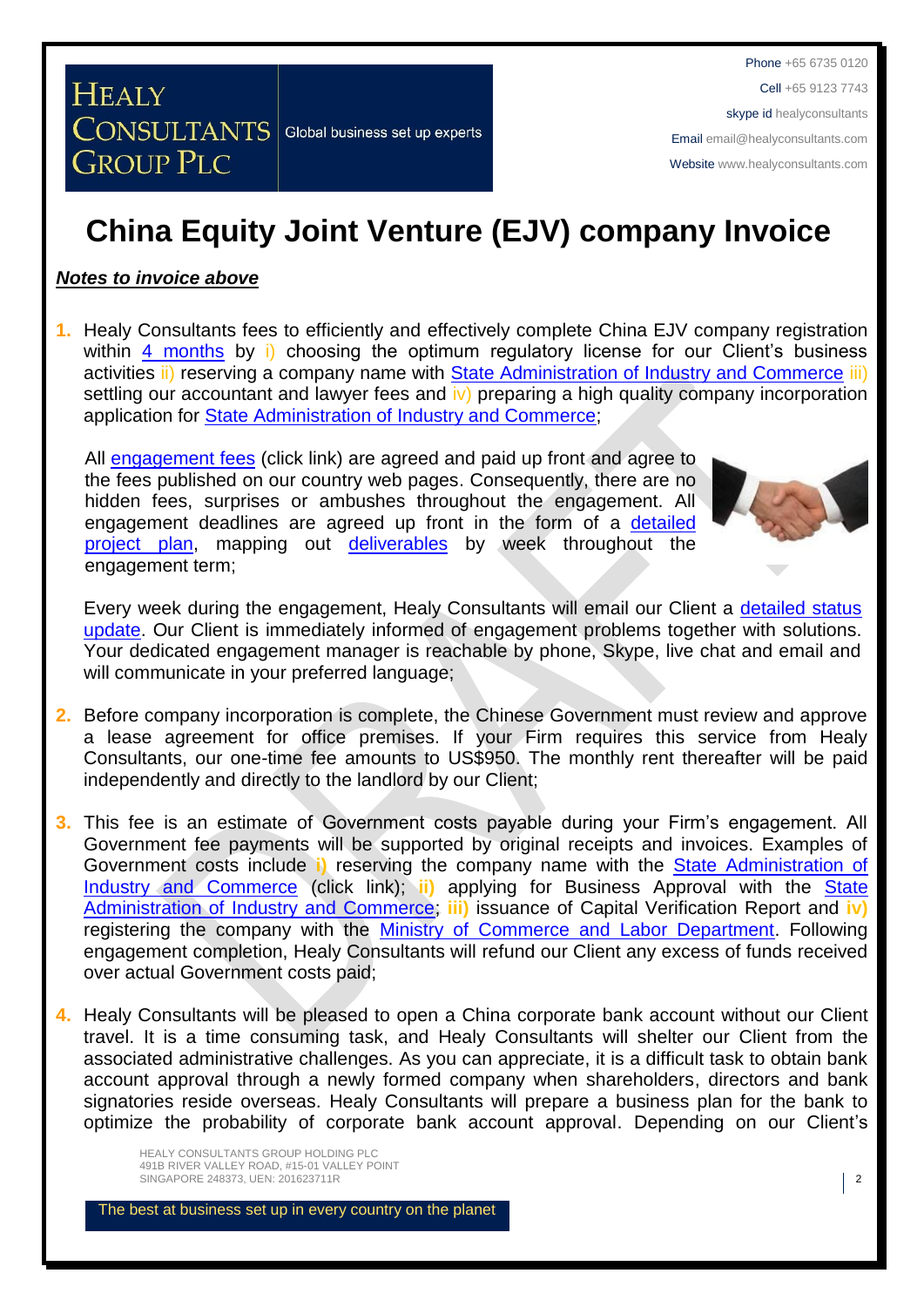Phone +65 6735 0120 Cell +65 9123 7743 skype id healyconsultants Email [email@healyconsultants.com](mailto:EMAIL@HEALYCONSULTANTS.COM) Website [www.healyconsultants.com](http://www.healyconsultants.com/)

## **China Equity Joint Venture (EJV) company Invoice**

business and nationality, there is a 20% probability the banks will request a bank signatory to travel for a one hour bank interview. Healy Consultants will try its best to negotiate with the bank for a travel exemption. If our Client must travel to China for corporate bank account opening, Healy Consultants will refund our Client US\$950;

If our Client is not comfortable with only a China corporate bank account, Healy Consultants will be pleased to open [an international corporate bank account](http://www.healyconsultants.com/international-banking/) (click link) outside of China. Examples include New York, Germany, Liechtenstein, Austria, Bulgaria, South Africa, Australia, London, South America or Dubai. All banks will be top tier banks in these countries with excellent internet banking services. Example of our global banking partners include HSBC, Standard Chartered Bank, Citibank, Barclays, Standard bank, ANZ bank, VTB bank, UBS, Credit Suisse;

The banks enjoy ultimate power of approval of corporate bank account applications. Consequently, guaranteed success is outside of Healy Consultants' control. What is inside our control is the preparation and submission of a high quality bank application that maximizes the likelihood of approval. To date, we enjoy a 100% approval record because of our global [banking relationships](http://www.healyconsultants.com/international-banking/corporate-accounts/) and determination.







Global banks continue to tighten corporate bank account opening procedures, their internal compliance departments completing more thorough due diligence of Clients. Consequently, our Clients should expect the bank account approval period to take up to 4 weeks. Furthermore, global banks now require evidence of proof of business in the country where the corporate bank account will be, including sales contracts or lease agreement;

**5.** This cost includes Healy Consultants fees to thoroughly research and plan China [business set](http://www.healyconsultants.com/jordan-company-registration/)  [up](http://www.healyconsultants.com/jordan-company-registration/) for our Client including **i)** payment of retainer fees to multiple lawyers, accountants and other consulting firms **ii)** preparing a detailed [project plan](http://www.healyconsultants.com/index-important-links/example-project-plan/) with time lines **iii)** time taken to determine the optimum China corporate structure, including preparation of a detailed comparison table of entities **iv)** ascertain the specific accounting, tax, [legal and compliance](http://www.healyconsultants.com/about-us/key-personnel/cai-xin-profile/) considerations **v)** finding solutions to [challenges that occur](http://www.healyconsultants.com/engagement-project-management/) throughout the engagement and **vi)** completing a detailed, 23-page [engagement strategy document](http://www.healyconsultants.com/engagement-strategy/) from all of the above;

This cost also includes Healy Consultant's fees to efficiently and effectively [project manage](http://www.healyconsultants.com/project-manage-engagements/) and timely complete our Client's engagement including **i)** injecting the paid up share capital on our Client's behalf and **ii)** collating and supervising the legalisation and attestation of all

HEALY CONSULTANTS GROUP HOLDING PLC 491B RIVER VALLEY ROAD, #15-01 VALLEY POINT SINGAPORE 248373, UEN: 201623711R 3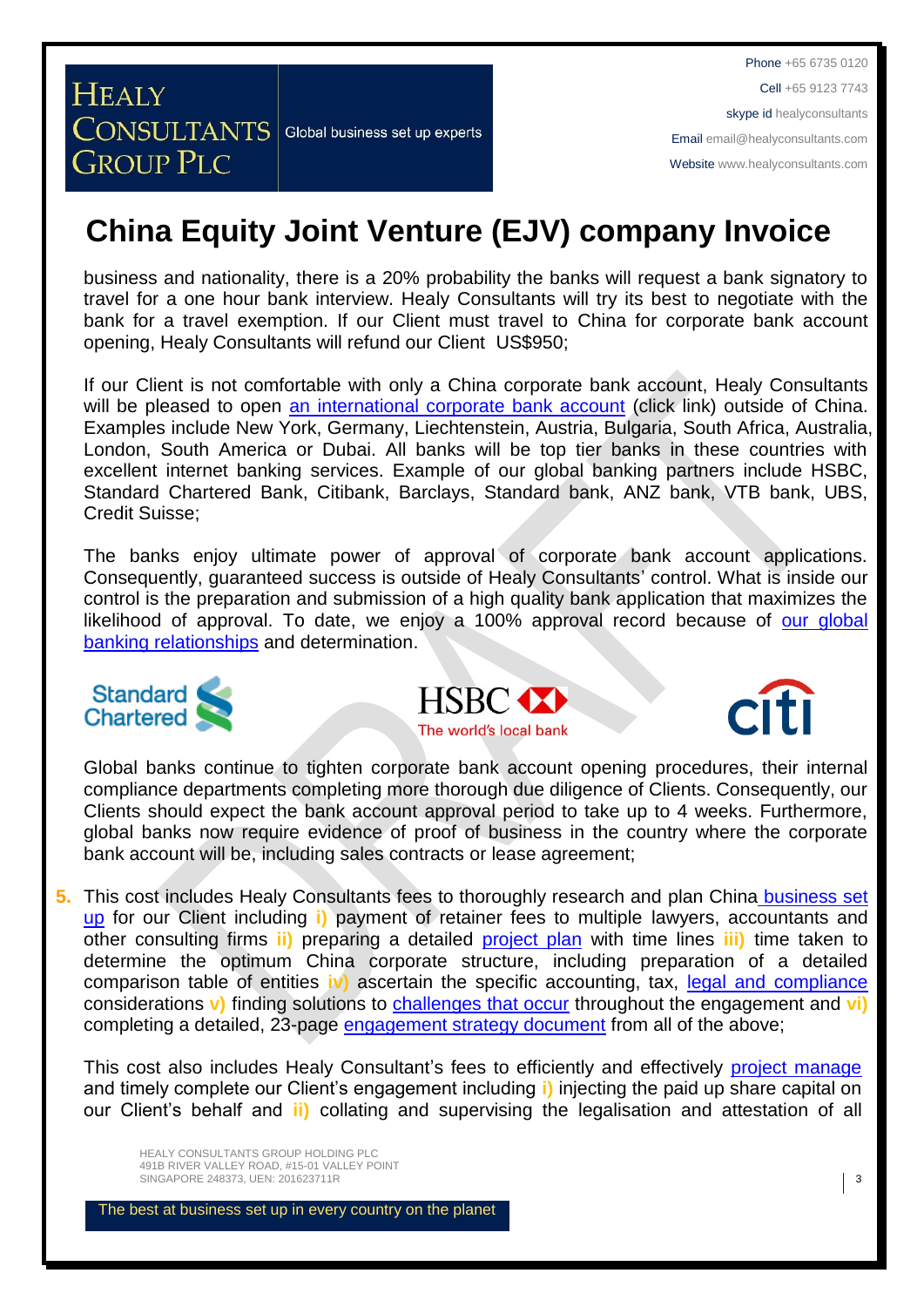## **China Equity Joint Venture (EJV) company Invoice**

documents **iii)** weekly detailed [engagement status updates](http://www.healyconsultants.com/index-important-links/weekly-engagement-status-email/) to our Client and **iv)** weekly Friday conference call and **v)** finding solutions to unexpected challenges throughout the engagement;

Healy Consultants project management fees also include the time taken to devise the strategies as to how to **i)** minimise the [engagement period](http://www.healyconsultants.com/china-company-registration/fees-timelines/) **ii)** complete the engagement without our Client travelling **iii)** avoid the need for a specific regulatory license;

The China company registration is a long and complicated process for foreign investors. Healy Consultants will liaise with multiple independent lawyers and accounting firms to ensure that **i)** your Firm complies with China commercial regulations **ii)** your Firm's interests are well protected and **iii)** your Firm enjoys all possible tax benefits.

- **6.** In accordance with [Chinese Company Law](http://www.china.org.cn/government/laws/2007-06/06/content_1207345.htm) (click link), every Chinese Company is obliged to register for VAT, Business Tax and Corporate Income tax with the [State Administration of](http://www.chinatax.gov.cn/2013/n2925/)  [Taxation](http://www.chinatax.gov.cn/2013/n2925/) in order to have its registration status recognized. Our fee for this service amounts to US\$950;
- **7.** For an active trading company, these [accounting and tax](http://www.healyconsultants.com/china-company-registration/accounting-legal/) fees are an estimate of Healy Consultants fees to efficiently and effectively discharge your annual company accounting and tax obligations. Following receipt of a set of draft accounting numbers from your company, Healy Consultants will more accurately advise accounting and tax fees. For a dormant company, Healy Consultants fees are only US\$950;



- **8.** All fees quoted in this invoice correspond to fees quoted [on Healy Consultants'](http://www.healyconsultants.com/company-registration-fees/) website. Please review this invoice carefully to identify errors. During the rush of the business day, it is possible that Healy Consultants inadvertently made fee calculation errors, typing errors or omitted services or omitted historic fee payments from Clients. In the unfortunate event you identify invoice errors, please revert to me directly re the same. I apologize in advance if I or my staff made invoice errors;
- **9.** Assuming our Clients re-engage Healy Consultants in year 2, this fee is an estimate of the fees payable next year, 12 months after the date of company registration;
- **10.** The fees quoted in this invoice are a prediction of the fees required to efficiently and effectively complete this engagement in a timely manner. If during the engagement Healy Consultants realizes that the project is more complex than anticipated, requiring a large additional investment of time, my Firm will revert to request additional fees. If Healy Consultants completes the engagement faster and more easily than expected, Healy Consultants is happy to refund some fees to our Client;

HEALY CONSULTANTS GROUP HOLDING PLC 491B RIVER VALLEY ROAD, #15-01 VALLEY POINT SINGAPORE 248373, UEN: 201623711R 4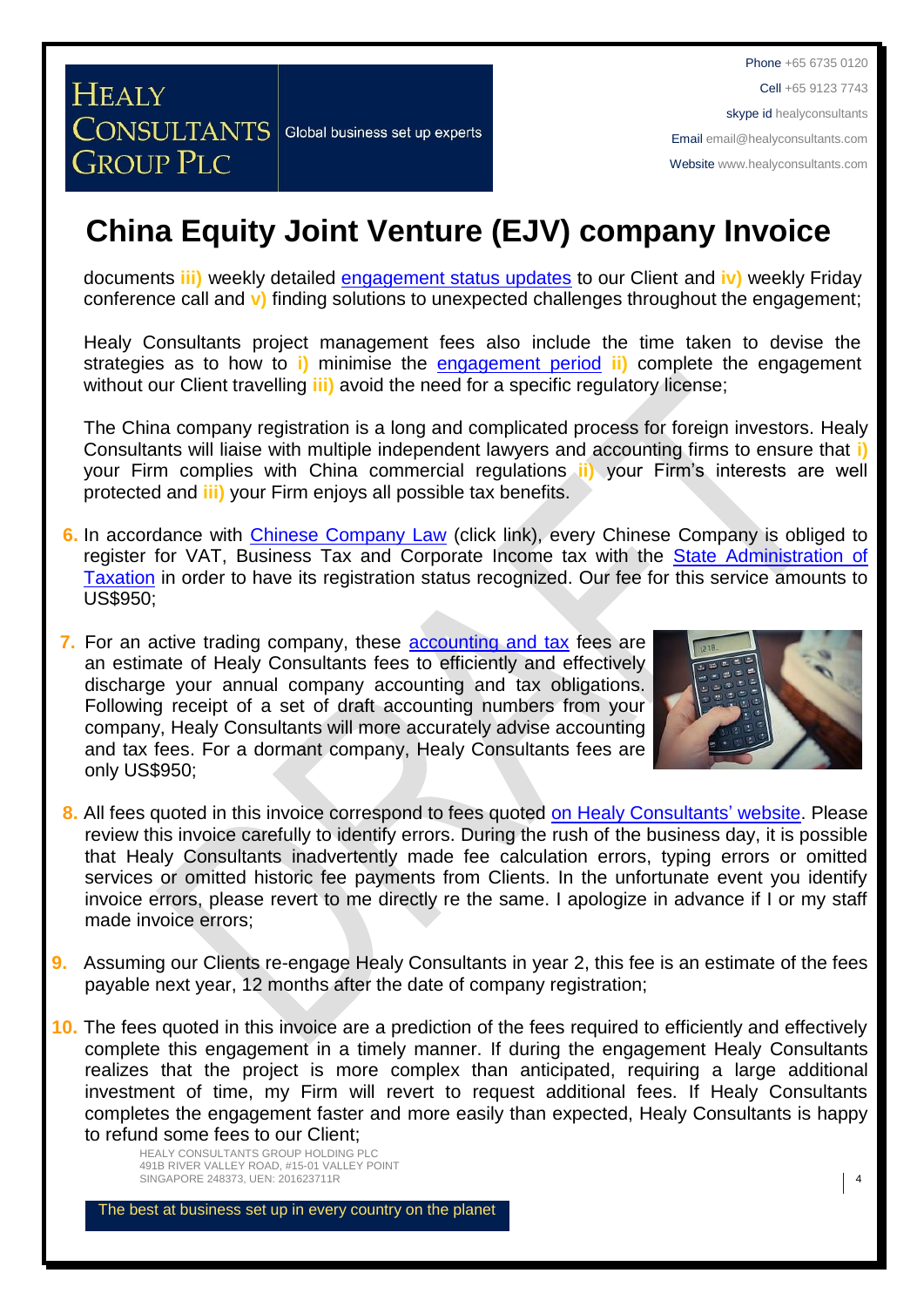Phone +65 6735 0120 Cell +65 9123 7743 skype id healyconsultants Email [email@healyconsultants.com](mailto:EMAIL@HEALYCONSULTANTS.COM) Website [www.healyconsultants.com](http://www.healyconsultants.com/)

### **China Equity Joint Venture (EJV) company Invoice**

- 11. Engage Healy Consultants to [project manage](http://www.healyconsultants.com/project-manage-engagements/) business set up in every country on the planet. We are the best in the [world](http://www.healyconsultants.com/best-in-the-world/) at what we do, timely completing [the A to Z](http://www.healyconsultants.com/a-to-z-of-business-set-up/) of every country engagement;
- **12.** In accordance with Companies Law [of the People Republic of China,](http://www.npc.gov.cn/englishnpc/Law/2007-12/13/content_1384124.htm) an EJV company is required to have at least one Chinese joint venture partner. If required, Healy Consultants will be pleased to provide your firm with a professional nominee shareholder from China. Our fee for this service amounts to US\$20,950 per annum;
- **13.** In accordance with [Companies Law of the People Republic of China,](http://www.npc.gov.cn/englishnpc/Law/2007-12/13/content_1384124.htm) there is no minimum share capital requirement for a EJV company and the foreign investors must contribute to at least 25% of the equity. To optimize engagement efficiency and smooth the incorporation process, Healy Consultants recommends having a minimum capital of US\$50,000 and US\$140,000 depending on the industry and the province of registration. The paid up capital must be audited by a certified public accounting firm in China to verify that this capital is contributed in accordance to the Companies Law;
- **14.**If our Client and Healy Consultants properly plan this engagement, our Clients' will *not* have to travel during this engagement. Healy Consultants will efficiently and effectively complete company registration and corporate bank account opening in a timely manner without our Client presence. Instead, our Client will need to **i)** sign and get documents legalized in the embassy in their country of origin and **ii)** courier the originals to Healy Consultants office;



- **15.** Depending on our Client's business and nationality, the China Government may require a special regulatory license to carry on your business in the country. Healy Consultants will assist our Client secure license approval; there may be additional engagement fees. However, the Government enjoys ultimate power of approval of company registrations and business licenses;
- **16.** It is compulsory for every China company to appoint a supervisor. To minimize complexity, Healy Consultants recommends our Client appoint one staff member already in China. If our Client is uncomfortable or unable to adopt this strategy, Healy Consultants will provide nominee services. Our annual fee for the same is US\$4,800 per nominee;
- 17. If our Client requires non-resident nominee shareholder and director services [\(click link\),](http://www.healyconsultants.com/corporate-outsourcing-services/nominee-shareholders-directors/) Healy Consultants will be pleased to assist. Our fee for professional, passive nominee non-resident corporate shareholder amounts to US\$2,100 per annum. Our fee to be both non-resident

HEALY CONSULTANTS GROUP HOLDING PLC 491B RIVER VALLEY ROAD, #15-01 VALLEY POINT SINGAPORE 248373, UEN: 201623711R **5**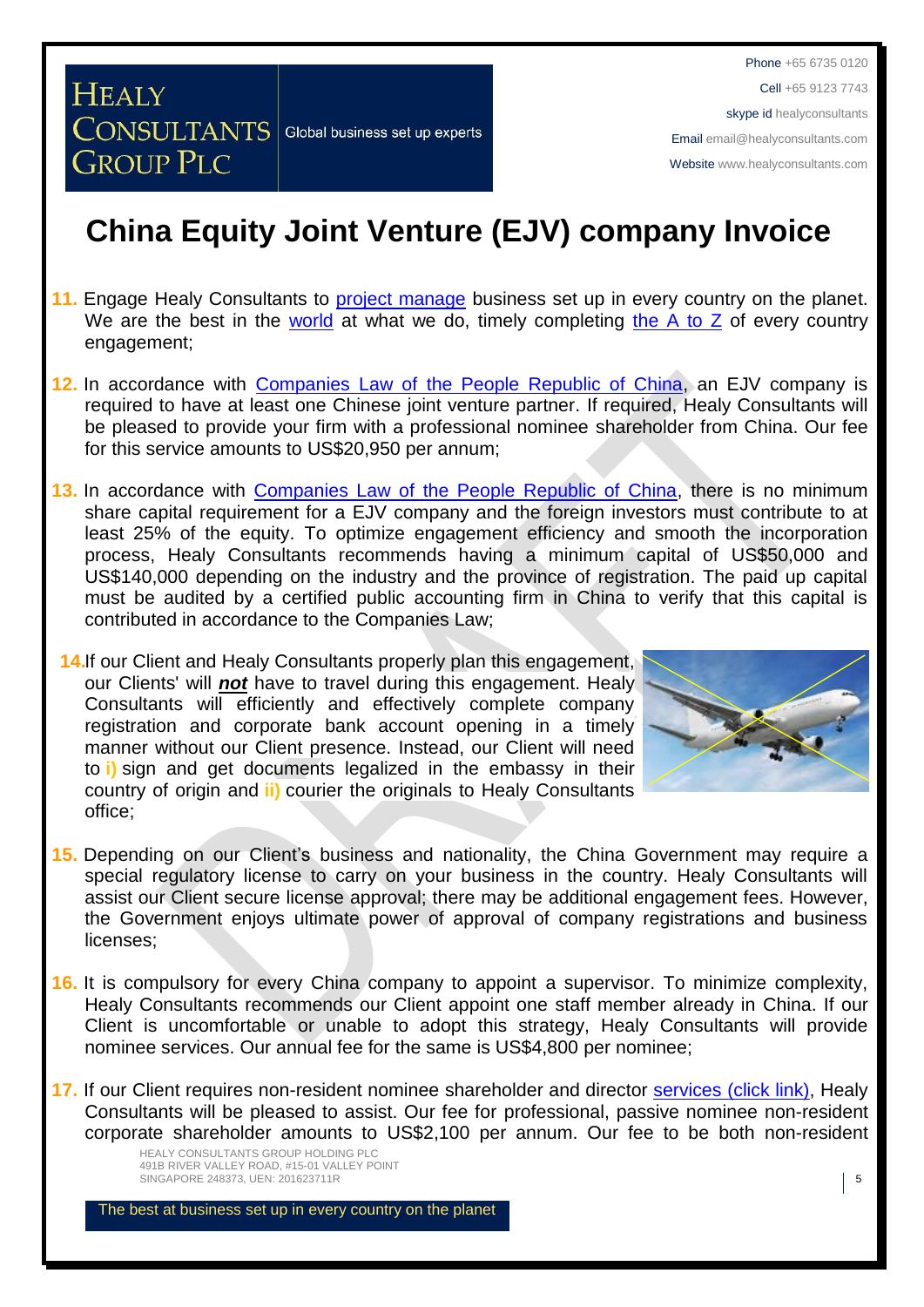Phone +65 6735 0120 Cell +65 9123 7743 skype id healyconsultants Email [email@healyconsultants.com](mailto:EMAIL@HEALYCONSULTANTS.COM) Website [www.healyconsultants.com](http://www.healyconsultants.com/)

### **China Equity Joint Venture (EJV) company Invoice**

nominee director and shareholder amounts to US\$6,600 per annum. Being the sole shareholders and sole director of a Client's company exposes Healy Consultants to reputation, litigation and financial risk;

- **18.** If required, Healy Consultants will be pleased to assist your firm to secure employee [visa](http://www.healyconsultants.com/china-company-registration/formation-support-services/) approvals. Our fee is US\$2,950 for the first employee, US\$1,950 for the second employee, US\$950 per employee thereafter. Our employee visa fees includes preparation of a quality visa application and submitting to the correct Government immigration officers. The Government enjoys ultimate power of approval of visa applications. Consequently, guaranteed success is outside of Healy Consultants' control. What is inside our control is the preparation and submission of a high quality immigration visa application that maximizes the likelihood of visa approval;
- **19.** Some of our Clients request Healy Consultants to provide temporary shared [office space](http://www.healyconsultants.com/virtual-office/) for 6 months until their preferred business premises is found. If your Firm requires this service, our one-time fee is US\$950. Monthly rental thereafter is paid directly to the landlord, independently of Healy Consultants;
- **20.** Monthly, quarterly and mid-year Government tax obligations include monthly and quarterly payroll reporting, VAT and corporation tax return filing. If you need our help, Healy Consultants can complete monthly Government reporting for a monthly fee of US\$860. Healy Consultants monthly support will include i) receive in dropbox the monthly invoices from our client ii) label monthly bank statement transactions iii) preparation and submission of VAT returns and iv) submission of monthly employee payroll reporting;
- **21.** It is important our Clients are aware of their personal and corporate tax obligations in their country of residence and domicile. Let us know if you need Healy Consultants help to clarify your local and international annual tax reporting obligations;
- **22.** During the engagement, shareholders and directors' documents may need to be translated into the local language; before the Government and Bank approves company registration and corporate bank account opening respectively. Consequently, our Client should budget for possible additional translation and embassy attestation fees. Either our Client or Healy Consultants can complete this administrative task;

As always, Healy Consultants will negotiate with all third parties to eliminate or reduce additional engagement costs. For transparency purposes, all third party fee payments will be supported by original receipts and invoices. Examples of possible third party payments include **i)** embassy fees **ii)** notary public costs **iii)** official translator fees;

HEALY CONSULTANTS GROUP HOLDING PLC 491B RIVER VALLEY ROAD, #15-01 VALLEY POINT SINGAPORE 248373, UEN: 201623711R 6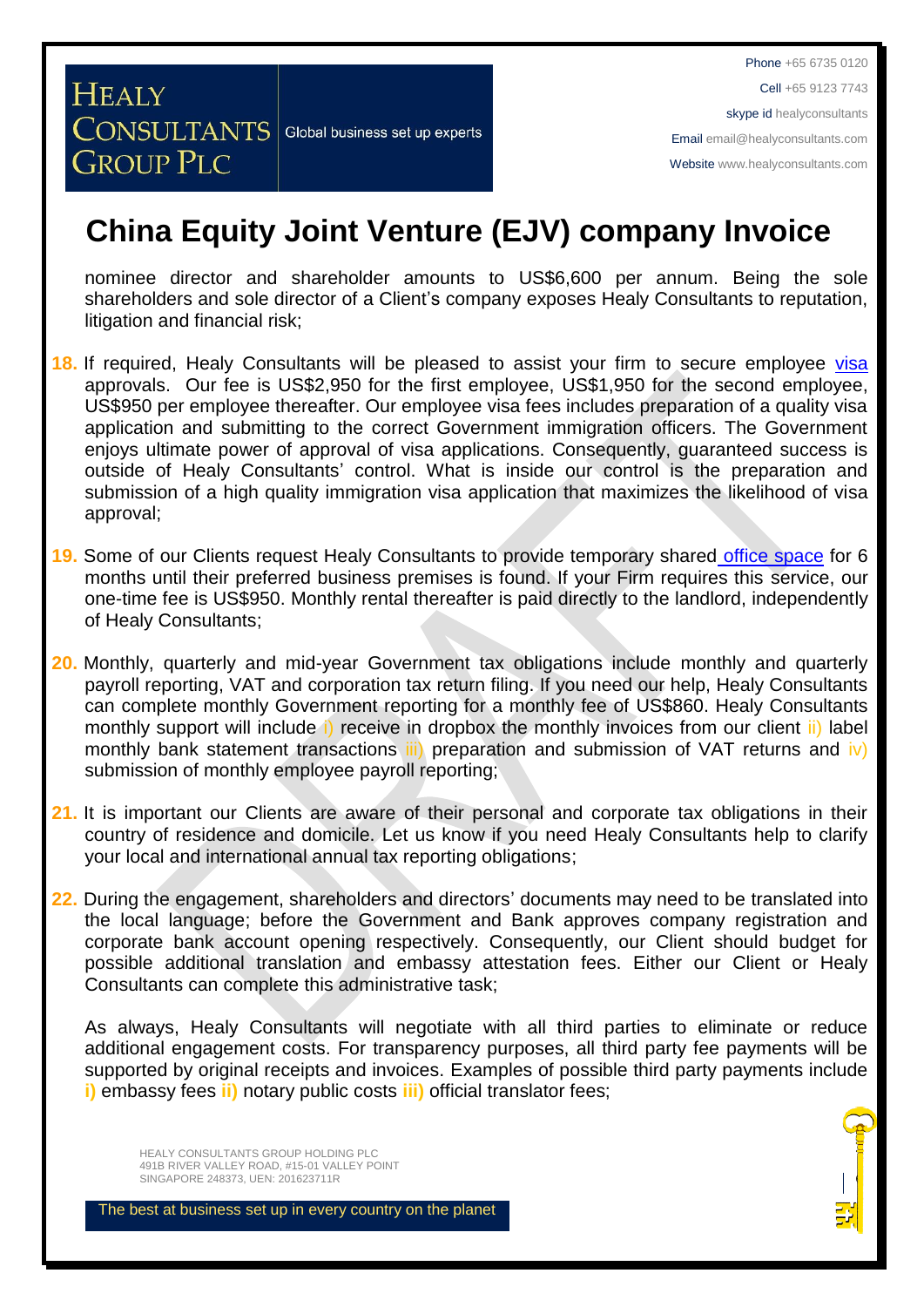### **China Equity Joint Venture (EJV) company Invoice**

- 23. Some of our Clients' require an *immediate country solution*. With this strategy, within a day Healy Consultants can supply our Client **i)** an existing dormant China company number and **ii)** an already approved China corporate bank account number and **iii)** a business address. Turnkey solutions are attractive to those entrepreneurs who wish to immediately close a country deal, sign a contract or invoice a customer;
- 24. As stipulated on our [business website](http://www.healyconsultants.com/) and in section 3 of our engagement letter, Healy Consultants will only commence the engagement following **i)** settlement of our fees and **ii)** completion and signing of our legal engagement letter;
- **25.** Healy Consultants will only incorporate your company after 75% of [due diligence](http://www.healyconsultants.com/due-diligence/)  [documentation](http://www.healyconsultants.com/due-diligence/) is received by email. Healy Consultants will only open a corporate bank account after 100% of the Client's original due diligence documentation is received by courier;
- 26. During the annual renewal engagement with our Client, our in-house Legal and Compliance [Department \(click link\)](http://www.healyconsultants.com/about-us/key-personnel/cai-xin-profile/) reviews the quality and completeness of our Client file. Consequently, Healy Consultants may revert to our Client to ask for more up to date due diligence [documentation;](http://www.healyconsultants.com/due-diligence/)
- **27.** To assist our Clients to minimize foreign exchange costs, we offer the payment in SG\$, Euro, Pounds or US\$. Kindly let me know in which currency your Firm prefers to settle our fees and I will send an updated invoice, thank you;
- 28. Some of our Clients' engage Healy Consultants to [recruit \(click link\)](http://www.healyconsultants.com/corporate-outsourcing-services/how-we-help-our-clients-recruit-quality-employees/) local employees. We have a lot of experience in this area and we are quite skilled at securing quality candidates for our Clients';
- **29.** To efficiently and effectively complete your engagement in a timely manner, we recommend your Firm transfers these funds to Healy Consultants corporate bank account. Thereafter, our Incorporation and Banking Team will aggressively advance your engagement, providing your Firm daily feedback as to engagement status. I would be grateful if you email us the bank transfer advice slip to enable my Accounting Department to accurately and timely identify bank receipts:

HEALY CONSULTANTS GROUP HOLDING PLC 491B RIVER VALLEY ROAD, #15-01 VALLEY POINT SINGAPORE 248373, UEN: 201623711R 7